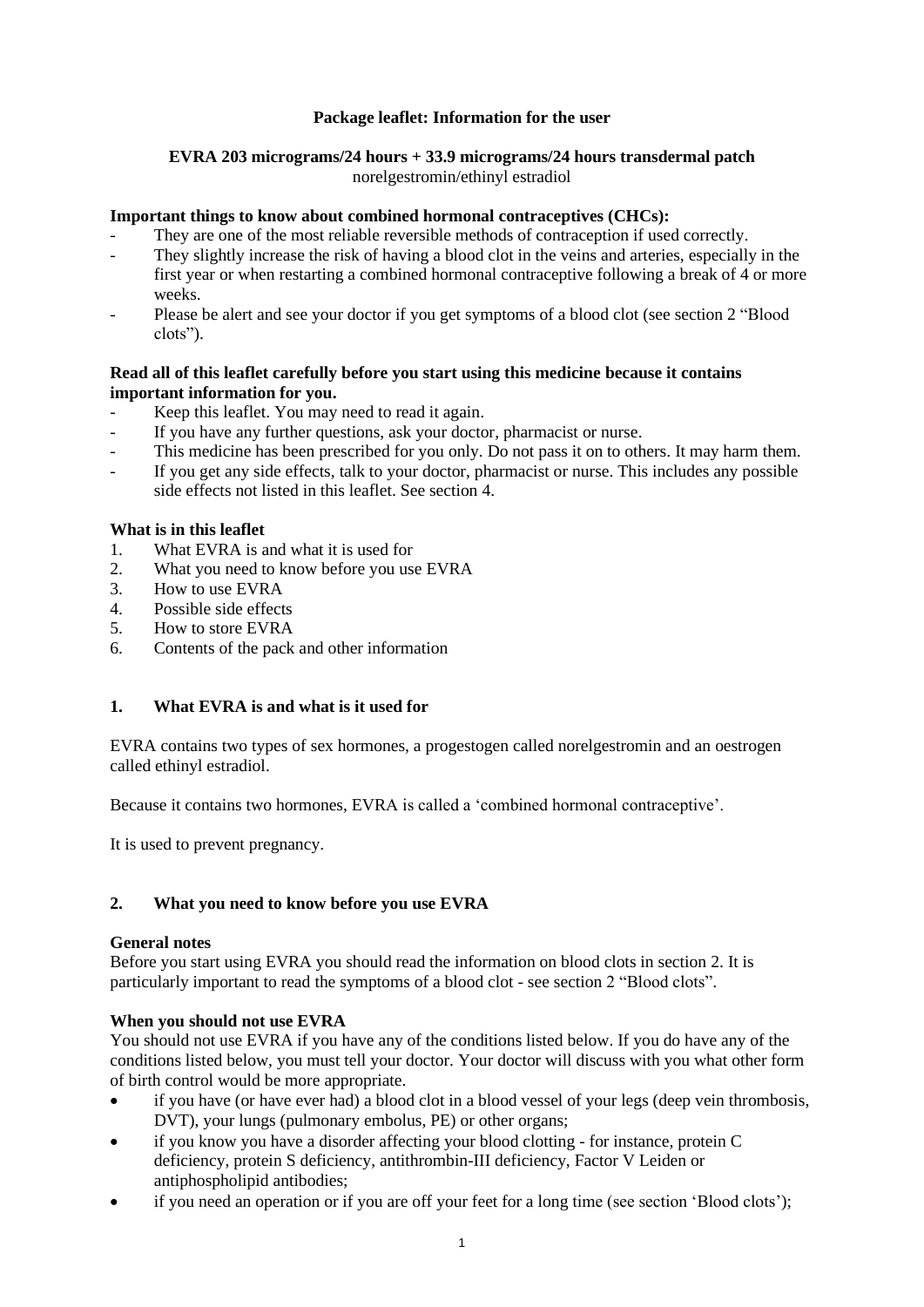- if you have ever had a heart attack or a stroke;
- if you have (or have ever had) angina pectoris (a condition that causes severe chest pain and may be a first sign of a heart attack) or transient ischaemic attack (TIA – temporary stroke symptoms);
- if you have a disease that may increase your risk of a clot in the arteries:
	- severe diabetes with blood vessel damage
	- very high blood pressure
	- a very high level of fat in the blood (cholesterol or triglycerides)
	- a condition known as hyperhomocysteinaemia
- if you have (or have ever had) a type of migraine called 'migraine with aura';
- if you are allergic to norelgestromin, ethinyl estradiol or any of the other ingredients of this medicine (listed in section 6);
- if you have ever been told you might have breast cancer or cancer of the womb, cervix or vagina;
- if you have ever had liver tumours or a liver disease because of which your liver does not function properly;
- if you have unexplained vaginal bleeding;
- $\alpha$  if you have hepatitis C and are taking the medicinal products containing ombitasvir/paritaprevir/ritonavir and dasabuvir (see also in section "Other medicines and EVRA").

Do not use this medicine if any of the above applies to you. If you are not sure, talk to your doctor, pharmacist or nurse before using this medicine.

### **When to take special care with EVRA**

When should you contact your doctor?

Seek urgent medical attention

• if you notice possible signs of a blood clot that may mean you are suffering from a blood clot in the leg (i.e. deep vein thrombosis), a blood clot in the lung (i.e. pulmonary embolism), a heart attack or a stroke (see 'Blood clot [thrombosis] section below).

For a description of the symptoms of these serious side effects please go to "How to recognise a blood clot".

### **Warnings and precautions**

Before using this medicine, you will need to see your doctor for a medical check-up.

### **Tell your doctor if any of the following conditions apply to you.**

If the condition develops, or gets worse while you are using EVRA, you must tell your doctor.

- if you have Crohn's disease or ulcerative colitis (chronic inflammatory bowel disease);
- if you have SLE (systemic lupus erythematosus; a disease affecting your natural defence system);
- if you have haemolytic uraemic syndrome (HUS a disorder of blood clotting causing failure of the kidneys);
- if you have sickle cell anaemia (an inherited disease of the red blood cells);
- if you have elevated levels of fat in the blood (hypertriglyceridaemia) or a positive family history for this condition. Hypertriglyceridaemia has been associated with an increased risk of developing pancreatitis (inflammation of the pancreas);
- if you need an operation, or you are off your feet for a long time (see in section 2 'Blood clots');
- if you have just given birth you are at an increased risk of blood clots. You should ask your doctor how soon after delivery you can start taking EVRA;
- if you have an inflammation in the veins under the skin (superficial thrombophlebitis);
- if you have varicose veins.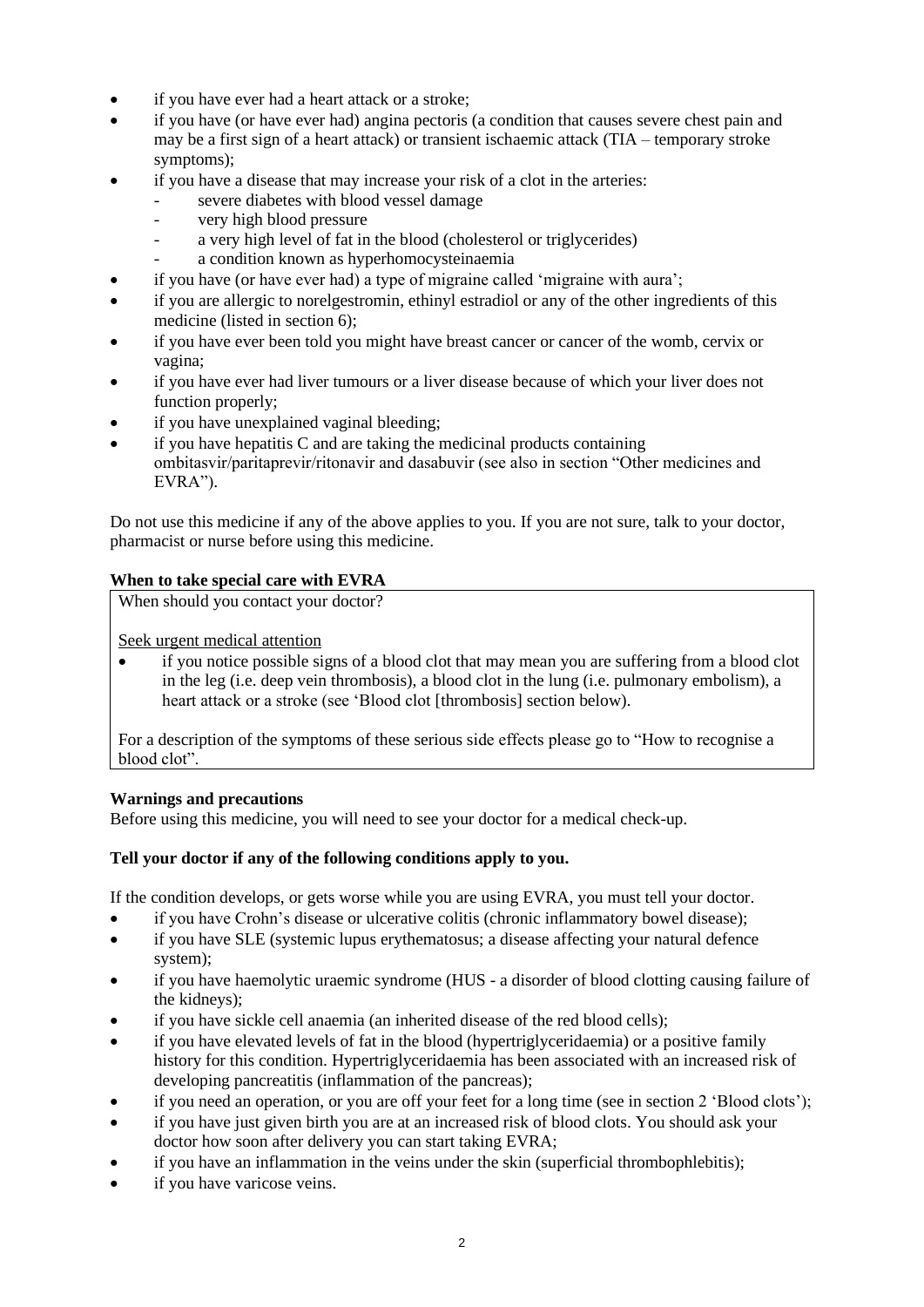### **BLOOD CLOTS**

Using a combined hormonal contraceptive such as EVRA increases your risk of developing a blood clot compared with not using one. In rare cases a blood clot can block blood vessels and cause serious problems.

Blood clots can develop

- in veins (referred to as a 'venous thrombosis', 'venous thromboembolism' or VTE)
- in the arteries (referred to as an 'arterial thrombosis', 'arterial thromboembolism' or ATE).

Recovery from blood clots is not always complete. Rarely, there may be serious lasting effects or, very rarely, they may be fatal.

### **It is important to remember that the overall risk of a harmful blood clot due to EVRA is small.**

#### **HOW TO RECOGNISE A BLOOD CLOT**

Seek urgent medical attention if you notice any of the following signs or symptoms.

| Are you experiencing any of these signs? |                                                                                                                                                                                                                                                                                                       | What are you possibly<br>suffering from? |
|------------------------------------------|-------------------------------------------------------------------------------------------------------------------------------------------------------------------------------------------------------------------------------------------------------------------------------------------------------|------------------------------------------|
|                                          | swelling of one leg or along a vein in the leg or foot<br>especially when accompanied by:<br>pain or tenderness in the leg which may be felt only<br>when standing or walking;<br>increased warmth in the affected leg;<br>change in colour of the skin on the leg e.g. turning<br>pale, red or blue. | Deep vein thrombosis                     |
|                                          | sudden unexplained breathlessness or rapid breathing;<br>sudden cough without an obvious cause, which may bring<br>up blood;                                                                                                                                                                          | Pulmonary embolism                       |
|                                          | sharp chest pain which may increase with deep breathing;                                                                                                                                                                                                                                              |                                          |
|                                          | severe light headedness or dizziness;<br>rapid or irregular heartbeat;                                                                                                                                                                                                                                |                                          |
|                                          | severe pain in your stomach.                                                                                                                                                                                                                                                                          |                                          |
| cold').                                  | If you are unsure, talk to a doctor as some of these symptoms such<br>as coughing or being short of breath may be mistaken for a milder<br>condition such as a respiratory tract infection (e.g. a 'common                                                                                            |                                          |
|                                          | Symptoms most commonly occur in one eye:                                                                                                                                                                                                                                                              | Retinal vein thrombosis (blood           |
|                                          | immediate loss of vision or;                                                                                                                                                                                                                                                                          | clot in the eye)                         |
|                                          | painless blurring of vision which can progress to loss of<br>vision.                                                                                                                                                                                                                                  |                                          |
|                                          | chest pain, discomfort, pressure, heaviness;                                                                                                                                                                                                                                                          | Heart attack                             |
|                                          | sensation of squeezing or fullness in the chest, arm or<br>below the breastbone;                                                                                                                                                                                                                      |                                          |
|                                          | fullness, indigestion or choking feeling;                                                                                                                                                                                                                                                             |                                          |
|                                          | upper body discomfort radiating to the back, jaw, throat,                                                                                                                                                                                                                                             |                                          |
|                                          | arm and stomach;                                                                                                                                                                                                                                                                                      |                                          |
|                                          | sweating, nausea, vomiting or dizziness;                                                                                                                                                                                                                                                              |                                          |
|                                          | extreme weakness, anxiety, or shortness of breath;                                                                                                                                                                                                                                                    |                                          |
|                                          | rapid or irregular heartbeats.                                                                                                                                                                                                                                                                        |                                          |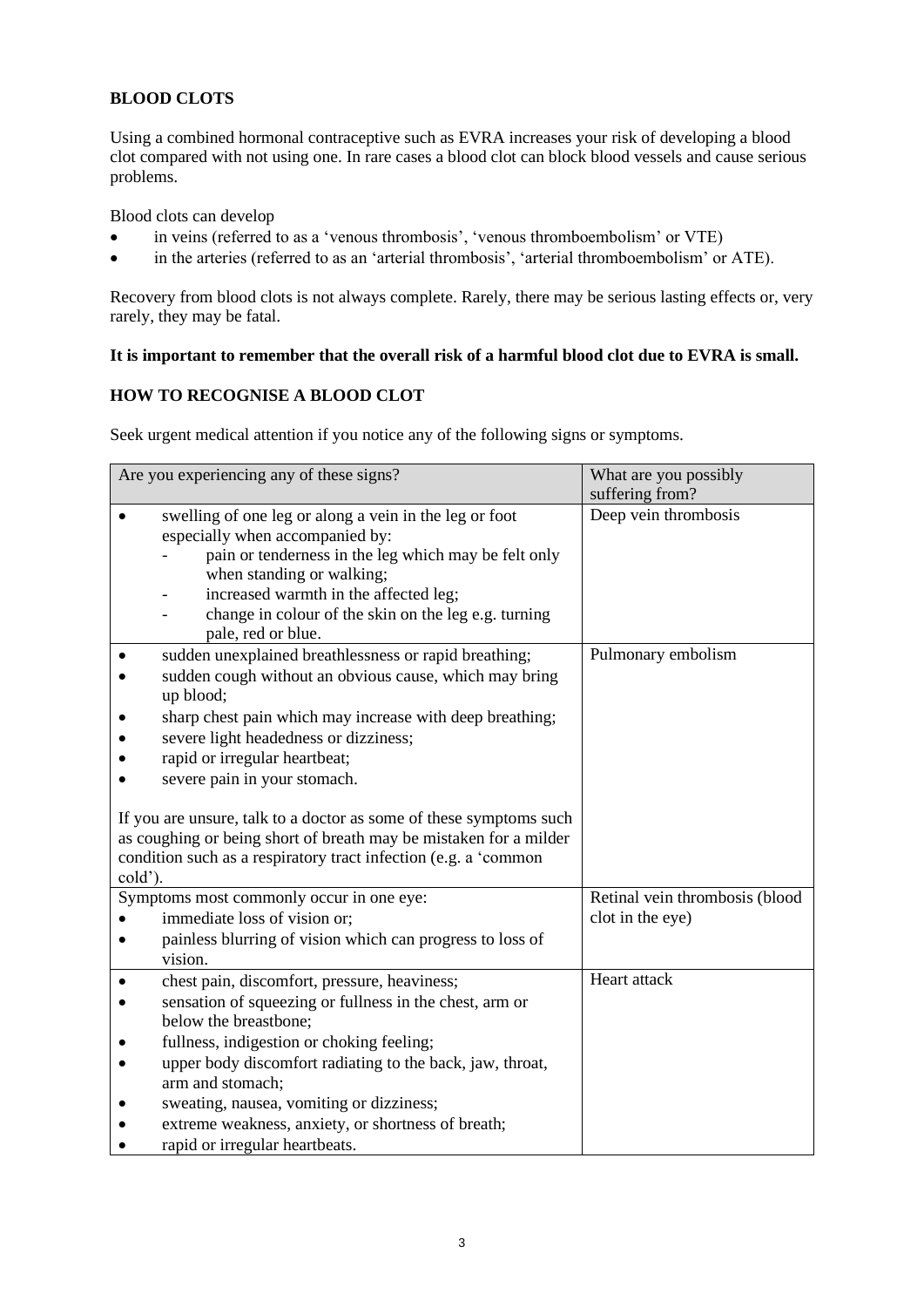|                                                               | sudden weakness or numbness of the face, arm or leg,                   | <b>Stroke</b>              |
|---------------------------------------------------------------|------------------------------------------------------------------------|----------------------------|
|                                                               | especially on one side of the body;                                    |                            |
|                                                               | sudden confusion, trouble speaking or understanding;                   |                            |
|                                                               | sudden trouble seeing in one or both eyes;                             |                            |
|                                                               | sudden trouble walking, dizziness, loss of balance or<br>coordination; |                            |
|                                                               | sudden, severe or prolonged headache with no known<br>cause:           |                            |
|                                                               | loss of consciousness or fainting with or without seizure.             |                            |
| Sometimes the symptoms of stroke can be brief with an almost  |                                                                        |                            |
| immediate and full recovery, but you should still seek urgent |                                                                        |                            |
| medical attention as you may be at risk of another stroke.    |                                                                        |                            |
|                                                               | swelling and slight blue discolouration of an extremity;               | Blood clots blocking other |
|                                                               | severe pain in your stomach (acute abdomen).                           | blood vessels              |

### **BLOOD CLOTS IN A VEIN**

### **What can happen if a blood clot forms in a vein?**

- The use of combined hormonal contraceptives has been connected with an increase in the risk of blood clots in the vein (venous thrombosis). However, these side effects are rare. Most frequently, they occur in the first year of use of a combined hormonal contraceptive.
- If a blood clot forms in a vein in the leg or foot it can cause a deep vein thrombosis (DVT).
- If a blood clot travels from the leg and lodges in the lung it can cause a pulmonary embolism.
- Very rarely a clot may form in a vein in another organ such as the eye (retinal vein thrombosis).

### **When is the risk of developing a blood clot in a vein highest?**

The risk of developing a blood clot in a vein is highest during the first year of taking a combined hormonal contraceptive for the first time. The risk may also be higher if you restart taking a combined hormonal contraceptive (the same product or a different product) after a break of 4 weeks or more.

After the first year, the risk gets smaller but is always slightly higher than if you were not using a combined hormonal contraceptive.

When you stop EVRA your risk of a blood clot returns to normal within a few weeks.

### **What is the risk of developing a blood clot?**

The risk depends on your natural risk of VTE and the type of combined hormonal contraceptive you are taking.

The overall risk of a blood clot in the leg or lung (DVT or PE) with EVRA is small.

- Out of 10,000 women who are not using any combined hormonal contraceptive and are not pregnant, about 2 will develop a blood clot in a year.
- Out of 10,000 women who are using a combined hormonal contraceptive that contains levonorgestrel, norethisterone, or norgestimate about 5-7 will develop a blood clot in a year.
- Out of 10,000 women who are using a combined hormonal contraceptive that contains etonorgestrel or norelgestromin such as EVRA between about 6 and 12 women will develop a blood clot in a year.
- The risk of having a blood clot will vary according to your personal medical history (see "Factors that increase your risk of a blood clot" below).

|                                               | Risk of developing a blood clot in a year |
|-----------------------------------------------|-------------------------------------------|
| Women who are <b>not using</b> a combined     | About 2 out of 10,000 women               |
| hormonal pill/patch/ring and are not pregnant |                                           |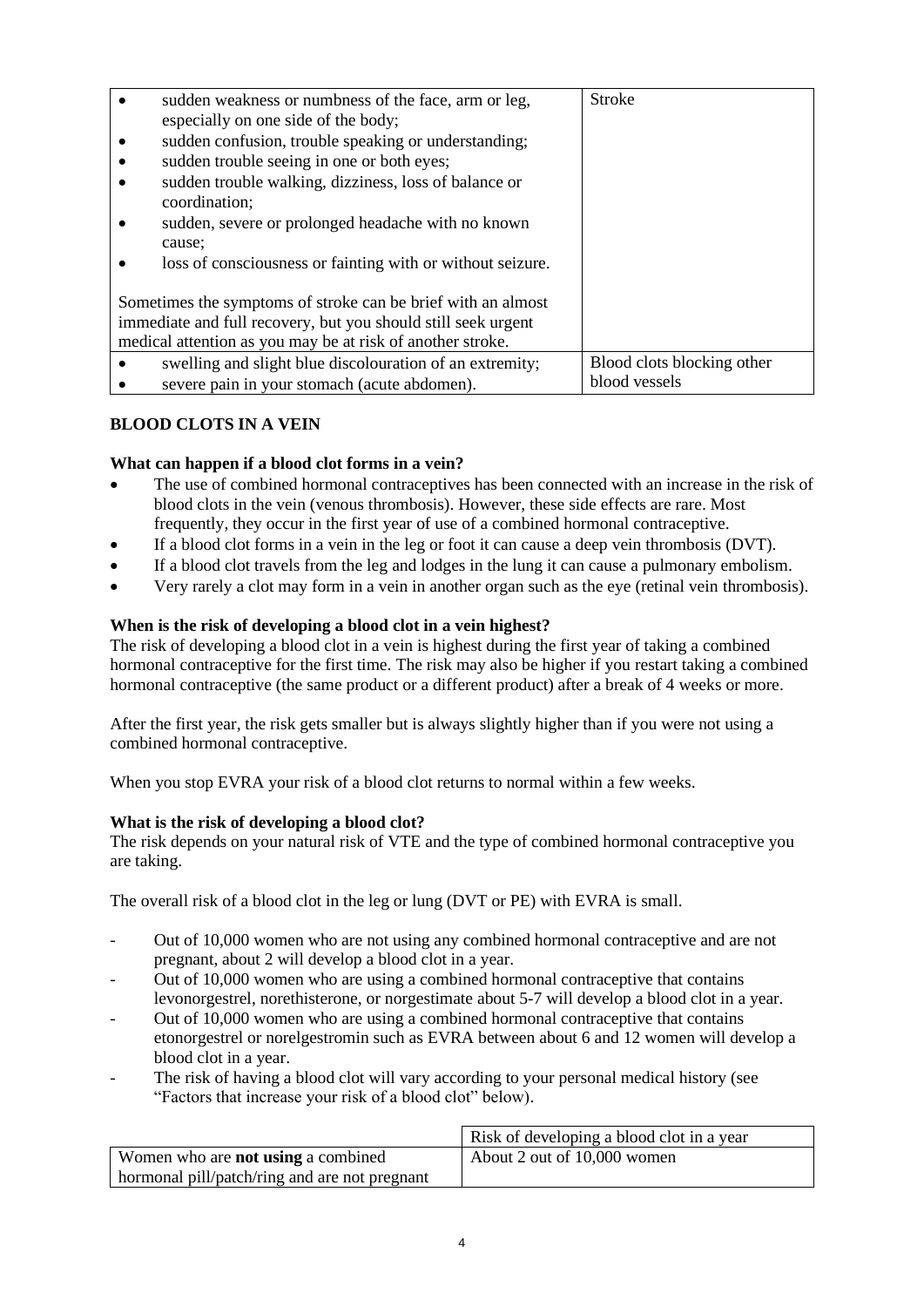| Women using a combined hormonal<br>contraceptive pill containing <b>levonorgestrel</b> , | About $5-7$ out of $10,000$ women  |
|------------------------------------------------------------------------------------------|------------------------------------|
| norethisterone or norgestimate                                                           |                                    |
| Women using EVRA                                                                         | About $6-12$ out of $10,000$ women |

#### **Factors that increase your risk of a blood clot in a vein**

The risk of a blood clot with EVRA is small but some conditions will increase the risk. Your risk is higher:

- if you are very overweight (body mass index or BMI over 30 kg/m<sup>2</sup>);
- if one of your immediate family has had a blood clot in the leg, lung or other organ at a young age (e.g. below the age of about 50). In this case you could have a hereditary blood clotting disorder;
- if you need to have an operation, or if you are off your feet for a long time because of an injury or illness, or you have your leg in a cast. The use of EVRA may need to be stopped several weeks before surgery or while you are less mobile. If you need to stop EVRA ask your doctor when you can start using it again;
- as you get older (particularly above about 35 years);
- if you gave birth less than a few weeks ago.

The risk of developing a blood clot increases the more conditions you have.

Air travel (> 4 hours) may temporarily increase your risk of a blood clot, particularly if you have some of the other factors listed.

It is important to tell your doctor if any of these conditions apply to you, even if you are unsure. Your doctor may decide that EVRA needs to be stopped.

If any of the above conditions change while you are using EVRA, for example a close family member experiences a thrombosis for no known reason; or you gain a lot of weight, tell your doctor.

### **BLOOD CLOTS IN AN ARTERY**

#### **What can happen if a blood clot forms in an artery?**

Like a blood clot in a vein, a clot in an artery can cause serious problems. For example, it can cause a heart attack or a stroke.

#### **Factors that increase your risk of a blood clot in an artery**

It is important to note that the risk of a heart attack or stroke from using EVRA is very small but can increase:

- with increasing age (beyond about 35 years);
- **if you smoke**. When using a combined hormonal contraceptive like EVRA you are advised to stop smoking. If you are unable to stop smoking and are older than 35 your doctor may advise you to use a different type of contraceptive;
- if you are overweight;
- if you have high blood pressure;
- if a member of your immediate family has had a heart attack or stroke at a young age (less then about 50). In this case you could also have a higher risk of having a heart attack or stroke;
- if you, or someone in your immediate family, have a high level of fat in the blood (cholesterol or triglycerides);
- if you get migraines, especially migraines with aura;
- if you have a problem with your heart (valve disorder, disturbance of the rhythm called atrial fibrillation);
- if you have diabetes.

If you have more than one of these conditions or if any of them are particularly severe the risk of developing a blood clot may be increased even more.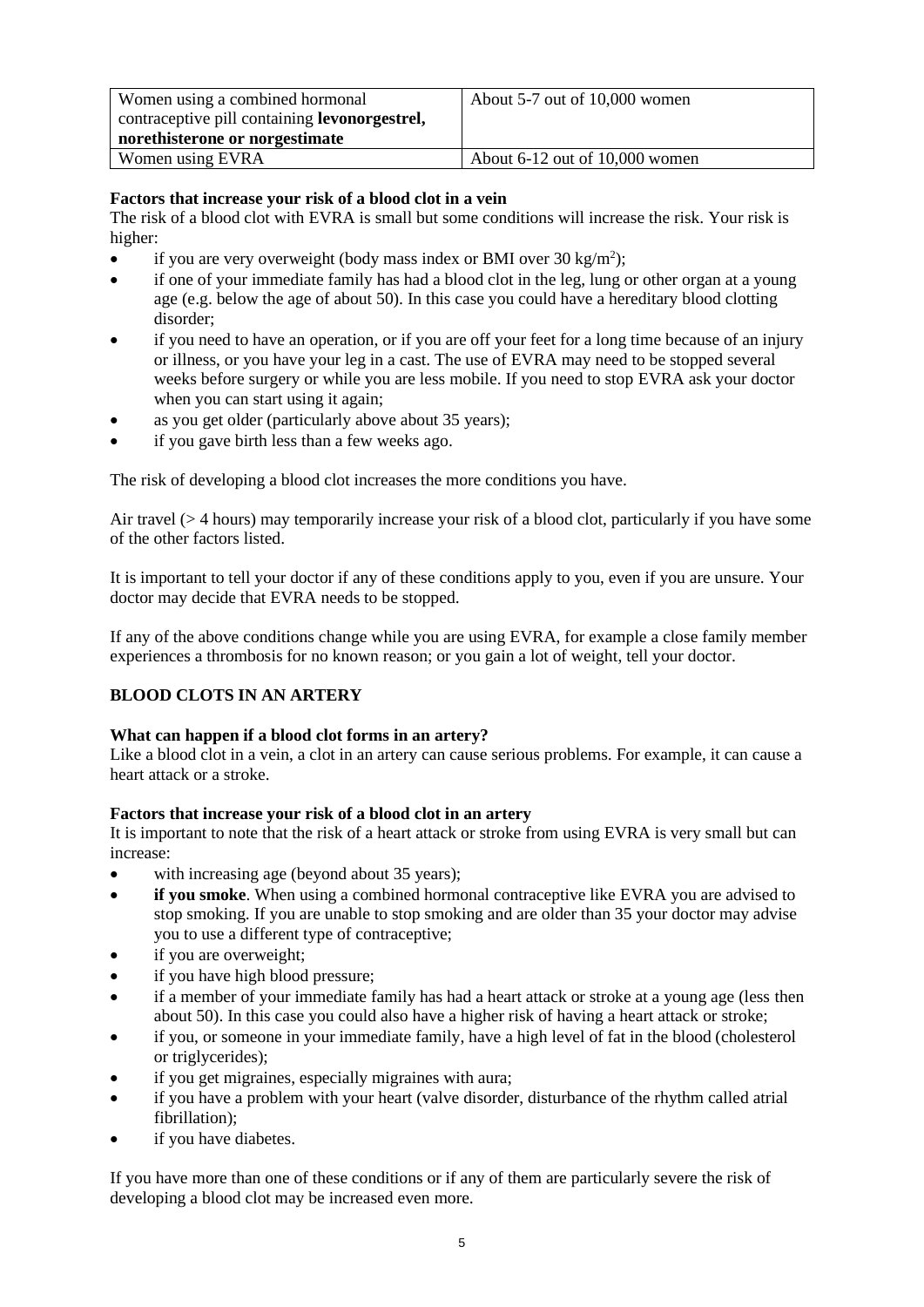If any of the above conditions change while you are using EVRA, for example you start smoking, a close family member experiences a thrombosis for no known reason; or you gain a lot of weight, tell your doctor.

#### **Psychiatric disorders**

Some women using hormonal contraceptives including EVRA have reported depression or depressed mood. Depression can be serious and may sometimes lead to suicidal thoughts. If you experience mood changes and depressive symptoms contact your doctor for further medical advice as soon as possible.

Additionally, talk to your doctor, pharmacist or nurse before using EVRA if you have any of the following or they happen or get worse while using EVRA:

- You think you might be pregnant;
- You have headaches that get worse or happen more often;
- You weigh 90 kg (which is 14 stone 2 lb) or more;
- You have high blood pressure or your blood pressure gets higher;
- You have gallbladder disease including gallstones or inflammation of the gallbladder;
- You have a blood problem called porphyria;
- You have a problem of the nervous system involving sudden movements of the body called 'Sydenham's chorea';
- You had a skin rash with blisters during pregnancy (called 'herpes gestationis');
- You have a hearing loss;
- You have diabetes:
- You have depression;
- You have epilepsy or any other problem that can cause fits (convulsions);
- You have liver problems including yellowing of the skin and whites of the eye (jaundice);
- You have or have had 'pregnancy spots'. These are yellowish-brown patches or spots, especially on your face (called 'chloasma'). These spots may not go away completely, even after you stop using EVRA. Protect your skin from sunlight or ultraviolet radiation. This may help prevent you from getting these spots or help prevent them from getting worse.
- You have kidney problems.

If you are not sure if any of the above applies to you, talk to your doctor or pharmacist before using EVRA.

### **Sexually transmitted disease**

This medicine will not protect you against HIV infection (AIDS) or any other sexually transmitted disease. These include chlamydia, genital herpes, genital warts, gonorrhoea, hepatitis B, syphilis. Always use condoms to protect yourself from these diseases.

#### **Medical tests**

• If you need a blood or urine test, tell your doctor or the laboratory staff that you are taking EVRA, because hormonal contraceptives can affect the results of some tests.

#### **Children and adolescents**

EVRA has not been studied in children and adolescents under 18 years of age. EVRA must not be used in children and adolescents who have not yet had their first menstrual period.

### **Other medicines and EVRA**

Tell your doctor or pharmacist if you are taking, have recently taken, or might take any other medicines.

Do not use EVRA if you have Hepatitis C and are taking the medicinal products containing ombitasvir/paritaprevir/ritonavir and dasabuvir as this may cause increases in liver function blood test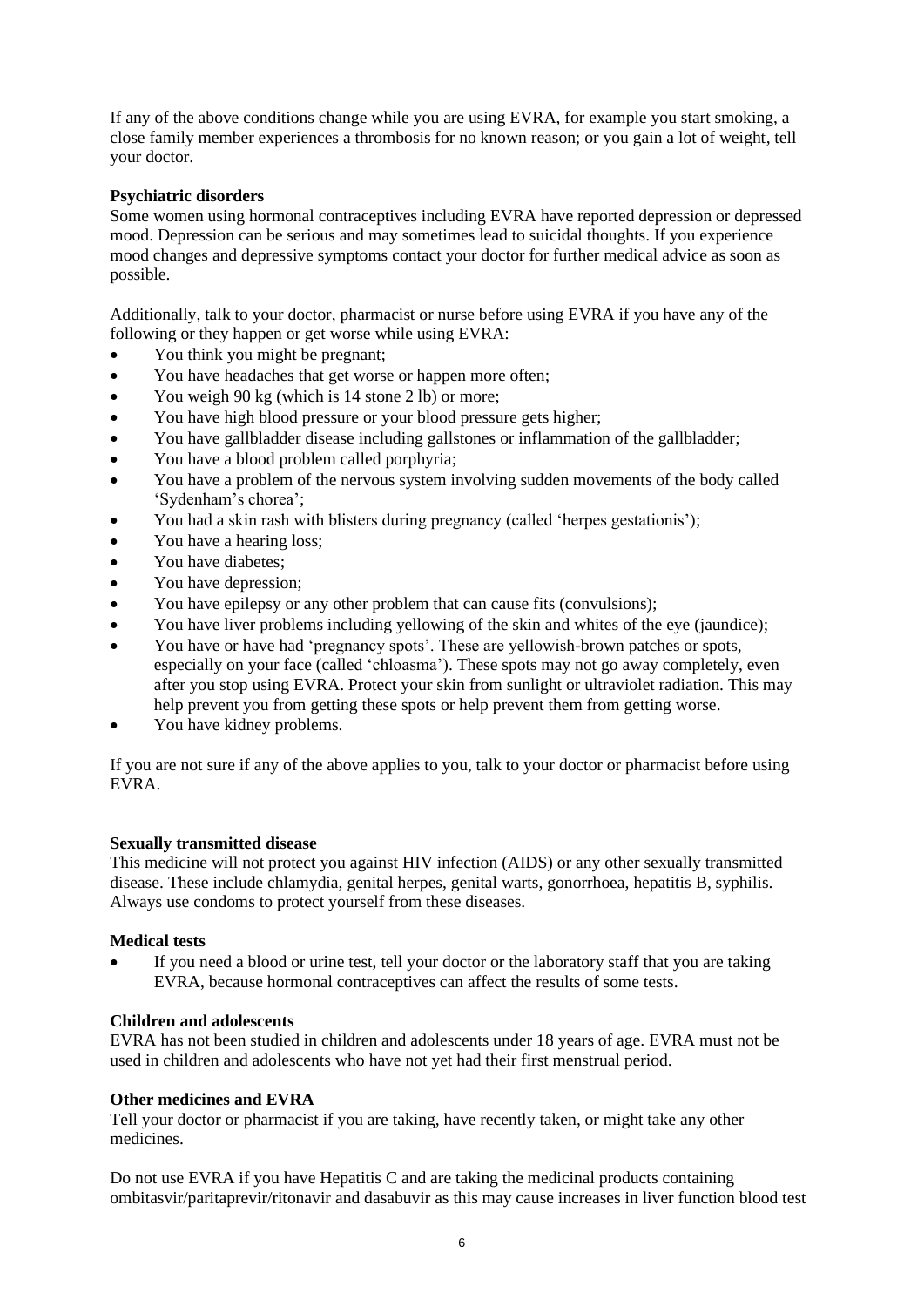results (increase in ALT liver enzyme). Your doctor will prescribe another type of contraceptive prior to start of the treatment with these medicinal products. EVRA can be restarted approximately 2 weeks after completion of this treatment. See section "When you should not use EVRA".

Certain medicines and herbal therapies may stop EVRA from working properly. If this happens you could get pregnant, or may experience unexpected bleeding.

These include medicines used for the treatment of:

- some antiretroviral medicines used to treat HIV/AIDS and Hepatitis C virus infections (socalled protease inhibitors and non-nucleoside reverse transcriptase inhibitors such as ritonavir, nevirapine, efavirenz)
- medicines for infection (such as rifampicin and griseofulvin)
- anti-seizure medicines (such as barbiturates, topiramate, phenytoin, carbamazepine, primidone, oxcarbazepine, and felbamate)
- bosentan (a medicine for high blood pressure in the blood vessels in the lungs)
- St. John's wort (an herbal therapy used for depression)

If you take any of these medicines, you may need to use another method of birth control (such as a condom, diaphragm or foam). The interfering effect of some of these medicines can last for up to 28 days after you have stopped taking them. Talk to your doctor or pharmacist about using another method of birth control if you use EVRA and any of the above medicines concomitantly.

EVRA may make some other medicines less effective, such as:

- medicines containing ciclosporin
- lamotrigine used for epilepsy [This can increase the risk of fits (seizures)].

Your doctor may need to adjust the dose of the other medicine. Ask your doctor or pharmacist for advice before taking any medicine.

#### **Pregnancy and breast-feeding**

- Do not use this medicine if you are pregnant or think you may be pregnant.
- Stop using this medicine right away if you become pregnant.
- Do not use this medicine if you are breast-feeding or planning to breast-feed.

If you think you may be pregnant or are planning to have a baby, ask your doctor or pharmacist for advice before taking this medicine.

#### **Driving and using machines**

You can drive or use machines while using this medicine.

#### **Risks of using combined hormonal contraceptives**

The following information is based on information about combined birth control pills. As the EVRA transdermal patch contains similar hormones to those used in combined birth control pills, it is likely to have the same risks. All combined birth control pills have risks, which may lead to disability or death.

It has not been shown that a transdermal patch like EVRA is safer than a combined birth control pill taken by mouth.

#### **Combined hormonal contraceptives and cancer**

#### **Cervical cancer**

Cervical cancer has been found more often in women taking combined hormonal contraceptives. However, this may be due to other causes including sexually-transmitted disease.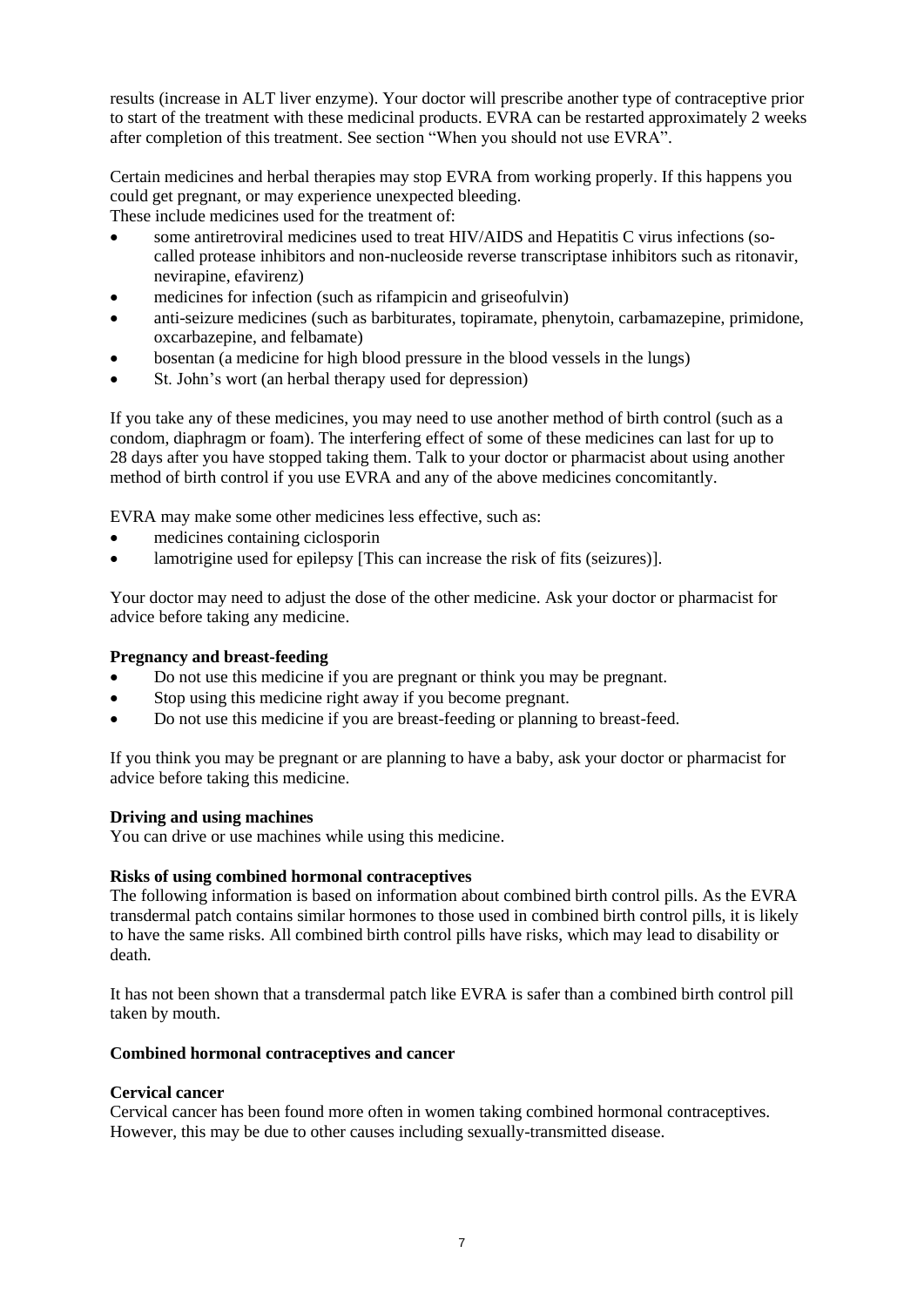#### **Breast cancer**

Breast cancer has been found more often in women who take combined hormonal contraceptives. However, it is possible that the combined hormonal contraceptive is not the cause of more women having breast cancer. It may be that women taking the combined hormonal contraceptive are examined more often. This might mean that there is a better chance of the breast cancer being noticed. The increased risk gradually goes down after stopping the combined hormonal contraceptive. After 10 years, the risk is the same as for people who have never used the combined hormonal contraceptive.

#### **Liver cancer**

In rare cases, liver tumours which are not cancer have been found in women taking combined hormonal contraceptives. Even more rarely, liver tumours which are cancer have been found. This can cause bleeding inside the body with very bad pain in the stomach area. **If this happens to you, talk to your doctor immediately.**

#### **3. How to use EVRA**

Always use this medicine exactly as your doctor or pharmacist has told you.

- If you do not, you may increase your risk of getting pregnant.
- Check with your doctor or pharmacist if you are not sure.
- Always keep non-hormonal contraceptives (such as condoms, foam or sponge) as a back-up in case you make a mistake when using the patch.

#### **How many patches to use**

- Weeks 1, 2  $\&$  3: Put on one patch and leave it on for exactly seven days.
- Week 4: Do **not** put on a patch this week.

#### **If you have not used a hormonal contraceptive during your previous cycle**

- You may start this medicine on the first day of your next period.
- If one or more days have elapsed since the start of your period, talk to your doctor about temporarily using a non-hormonal contraceptive.

### **If you switch from the oral contraceptive pill to EVRA**

If you are switching from an oral contraceptive pill to this medicine:

- Wait until you get your menstrual period.
- Put on your first patch during the first 24 hours of your period.

If the patch is applied after Day 1 of your period, you should:

Use a non-hormonal contraceptive until Day 8 when you change your patch.

If you do not get your period within 5 days of taking the last contraceptive pill, check with your doctor before starting this medicine.

#### **If you switch from the progestogen-only pill, an implant or an injectable to EVRA**

- You may start this medicine any day after stopping the progestogen-only pill or on the day of removal of an implant or when the next injection would be due.
- The first day after stopping the progestogen-only pill, removing the implant or when your next injection would be due, put on a patch.
- Use a non-hormonal contraceptive until Day 8, when you change your patch.

### **After miscarriage or abortion** *before* **20 weeks of pregnancy**

- Talk to your doctor.
- You may start this medicine right away.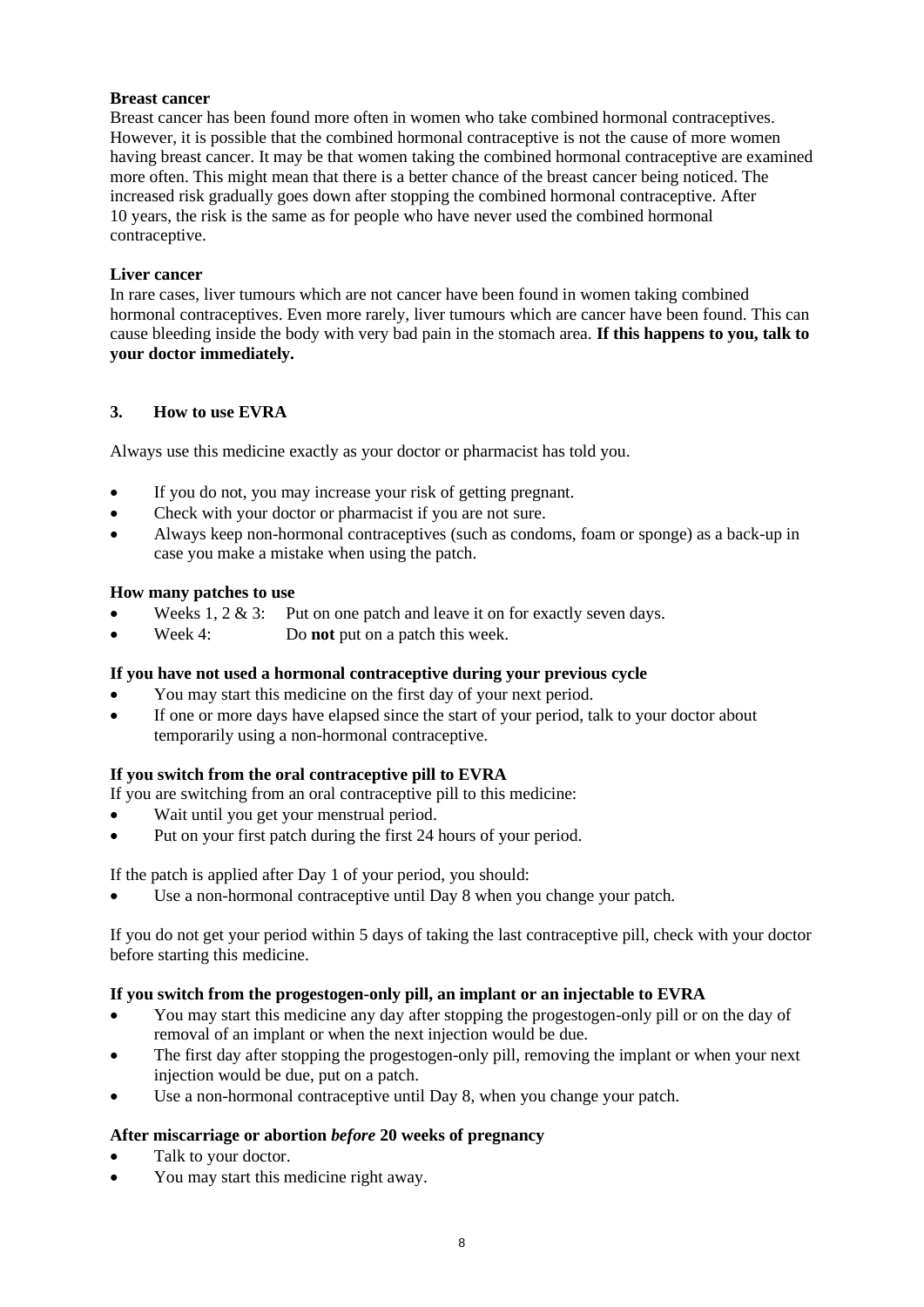If one or more days have elapsed since your miscarriage or abortion when you start this medicine, talk to your doctor about temporarily using a non-hormonal contraceptive.

### **After miscarriage or abortion** *after* **20 weeks of pregnancy**

Talk to your doctor.

You may start this medicine on Day 21 following the abortion or miscarriage, or on the first day of your next period, whichever comes first.

#### **After delivery**

- Talk to your doctor.
- If you've had a baby and are not breast-feeding, you should not start using this medicine sooner than 4 weeks after delivery.
- If you start more than 4 weeks after delivery, use another non-hormonal contraceptive in addition to this medicine for the first 7 days.

If you've had sex since delivery of your baby, wait for your first period or see your doctor to make sure you are not pregnant before starting this medicine.

### **If you are breast-feeding**

- Talk to your doctor.
- Do not use this medicine if you are breast-feeding or planning to breast-feed (see also section 2 Pregnancy and breast-feeding).

#### **Important information to follow when using the patch**

- Change EVRA on the same day of each week. This is because it is designed to work over 7 days.
- Never go without wearing a patch for more than 7 days in a row.
- Only wear one patch at a time.
- Do not cut or tamper with the patch in any way.
- Do not put the patch on skin that is red, irritated or cut.
- To work properly the patch must stick firmly to your skin.
- Press the patch down firmly until the edges stick well.
- Do not use creams, oils, lotions, powder or makeup on the skin where you are placing a patch or near a patch you are wearing. This may make the patch come loose.
- Do not put a new patch on the same area of skin as the old patch. If you do you are more likely to cause irritation.
- Check each day to make sure the patch has not fallen off.
- Keep using the patches even if you do not have sex very often.

#### **How to use the patch:**



If this is the first time you are using EVRA, wait until the day you get your menstrual period.

- Apply your first patch during the first 24 hours of your period
- If the patch is put on after the first day of your period, use a non-hormonal contraceptive until Day 8, when you change your patch
- **The day you apply your first patch will be Day 1. Your "Patch Change Day" will be on this day of the week every week.**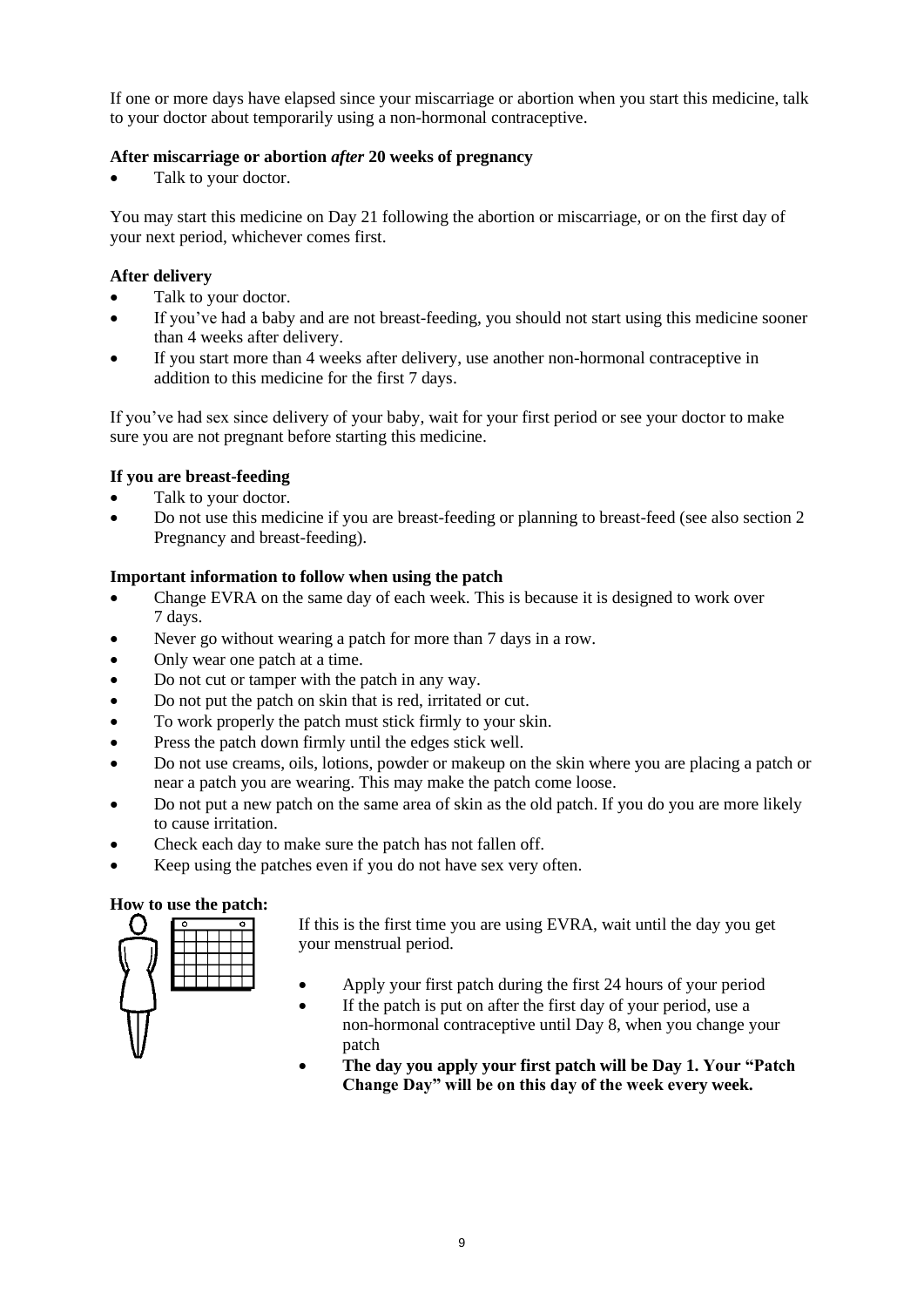



Choose a place on your body to put the patch.

- Always put your patch on clean, dry, hairless skin
- Put it on the buttock, abdomen, upper outer arm or upper back places where it won't be rubbed by tight clothing
- **Never put the patch on your breasts**.

Using your fingers, open the foil sachet.

- Open it by tearing it along the edge (do not use scissors)
- Firmly grasp a corner of the patch and gently take it from the foil sachet
- There is a clear protective covering on the patch
- **Sometimes patches can stick to the inside of the sachet – be careful not to accidentally remove the clear covering as you remove the patch**
- Then peel away half of the clear protective covering (see picture). Try not to touch the sticky surface.

Put the patch on your skin.

- Then take off the other half of the covering
- Press down firmly on the patch with the palm of your hand for 10 seconds
- Make sure that the edges stick well.



Wear the patch for 7 days (one week).

- On the first "Patch Change Day", Day 8, take off the used patch
- Put on a new patch immediately.



• On Day 15 (Week 3), take off the used patch

Put on another new one.

This makes a total of three weeks with the patches.

### **To help stop irritation, do not put the new patch on exactly the same area of your skin as your last patch**.

Do not wear a patch on Week 4 (Day 22 through Day 28).

- **You should have your period during this time**
- During this week you are protected from getting pregnant only if you start your next patch on time.

Day I



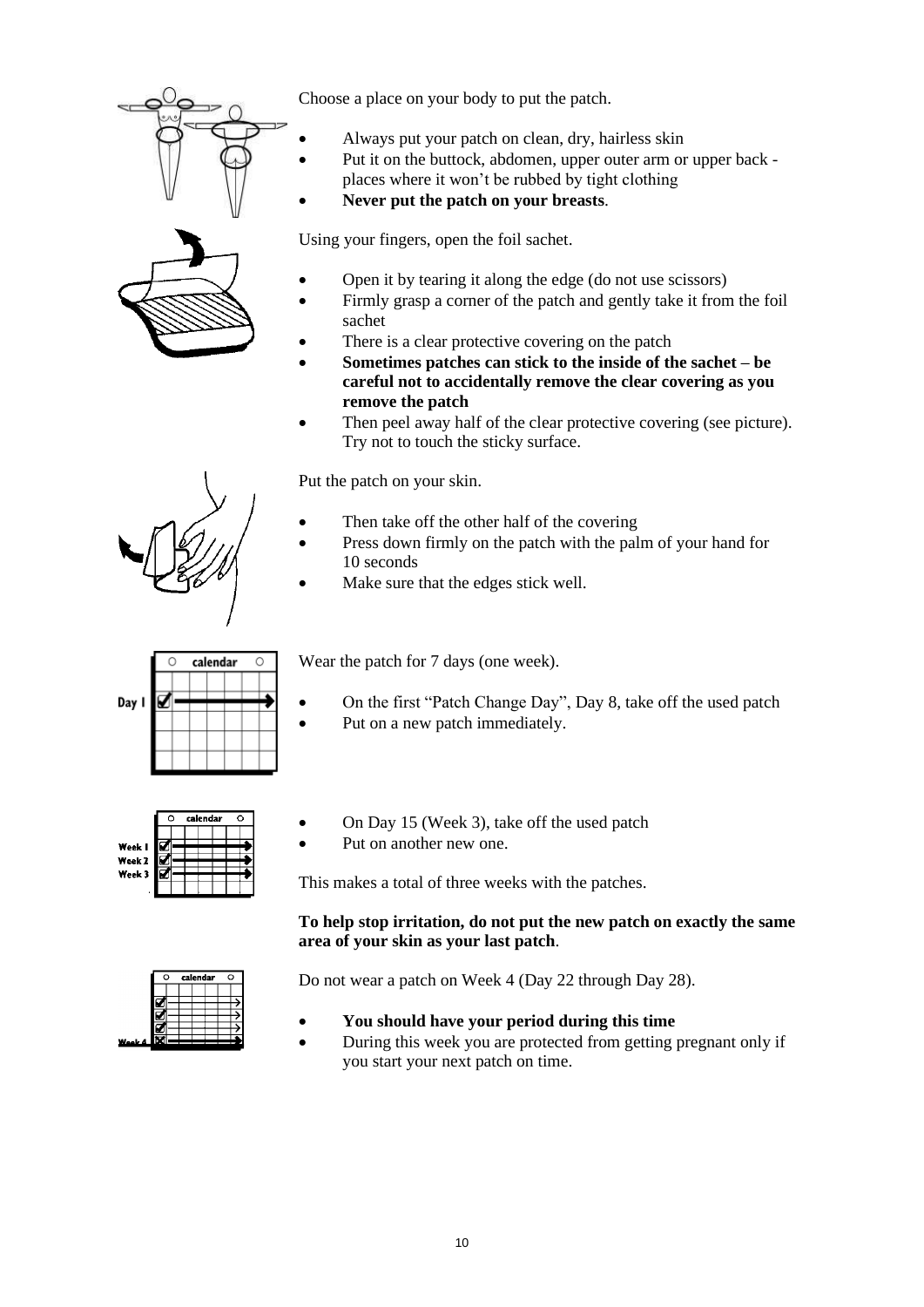

For your next four week cycle.

- Put on a new patch on your normal "Patch Change Day", the day after Day 28
	- **Do this no matter when your period begins or ends**.

If you want to change your "Patch Change Day" to a different day of the week talk to your doctor. You will need to complete the current cycle and remove the third patch on the correct day. During Week 4, you may pick a new Change Day and apply the first patch on that day. You should never go more than 7 days in a row without wearing a patch.

If you want to delay your period, apply a patch at the beginning of Week 4 (Day 22) instead of not wearing a patch on Week 4. You may experience light or breakthrough bleeding. Do not wear more than 6 patches (so not more than 6 weeks) in a row. When you have worn 6 patches in a row (so for 6 consecutive weeks), do not put on a patch in week 7. After 7 days of not wearing a patch, apply a new patch and restart the cycle using this as Day 1. Talk with your doctor before deciding to delay your period.

### **Everyday activities while using the patches**

- Normal activities such as having a bath or shower, using a sauna and exercising should not affect how well the patch works.
- The patch is designed to stay in place during these types of activities.
- However, you should check that the patch has not fallen off after doing these activities.

### **If you need to place the patch on a new area on your body on a day other than your "Patch Change Day"**

If the patch causes irritation or you become uncomfortable wearing it:

- You can take it off and replace it with a new patch in a different place on your body until your next "Patch Change Day"
- You may only use one patch at a time.

### **If you have trouble remembering to change your patch**

• Talk to your doctor, pharmacist or nurse. He/she may be able to make patch changing easier for you. He/she may also talk about whether you need to use another method of contraception.

### **If your patch becomes loose, lifts at the edges or falls off**

### **For less than one day** (up to 24 hours):

- Try to put it on again or put on a new patch immediately.
- Back-up contraception is not needed.
- Your "Patch Change Day" should remain the same.
	- Do not try to put a patch back on if:
		- it is no longer sticky
		- it has become stuck to itself or another surface
		- it has other material stuck to it
		- it is the second time it has become loose or has fallen off.
- Do not use tapes or wrapping to keep the patch in place.
- If you cannot get a patch back on, put on a new patch immediately.

### **For more than one day** (24 hours or more) or if you are not sure for how long:

- Start a new four week cycle immediately by putting on a new patch.
- You now have a new Day 1 and a new "Patch Change Day".
- You must use non-hormonal contraception as back up for the first week of your new cycle.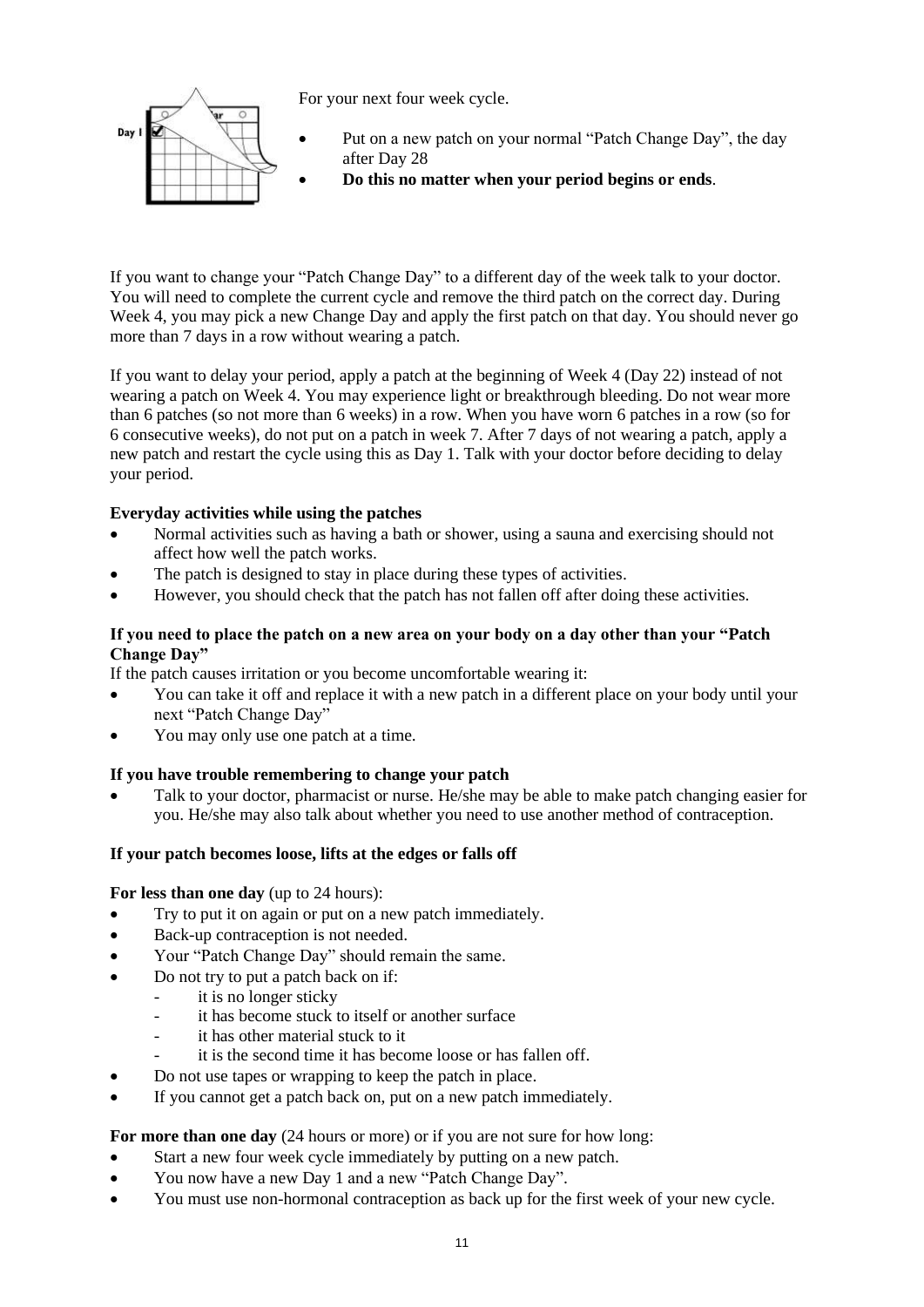You may get pregnant if you do not follow these instructions.

#### **If you forget to change your patch**

#### **At the start of any patch cycle (Week 1 (Day 1)):**

If you forget to put on your patch, you may be at particularly high risk of becoming pregnant.

- You must use non-hormonal contraception as back up for one week.
- Put on the first patch of your new cycle as soon as you remember.
- You now have a new "Patch Change Day" and new Day 1.

#### **In the middle of your patch cycle (Week 2 or 3):**

If you forget to change your patch for one or two days (up to 48 hours):

- You must put on a new patch as soon as you remember.
- Put on your next patch on your normal "Patch Change Day".

No back up contraception is needed.

#### **For more than 2 days** (48 hours or more)**:**

- If you forget to change your patch for more than 2 days, you may become pregnant.
- You must start a new four week cycle as soon as you remember by putting on a new patch.
- You now have a different "Patch Change Day" and a new Day 1.
- You must use back-up contraception for the first week of your new cycle.

### **At the end of your patch cycle (Week 4):**

If you forget to take off your patch:

- Take it off as soon as you remember.
- Start your next cycle on your normal "Patch Change Day", the day after Day 28.

No back-up contraception is needed.

### **If you have absent or irregular bleeding with EVRA**

This medicine may cause unexpected vaginal bleeding or spotting during the weeks when you are wearing the patch.

- This usually stops after the first few cycles.
- Mistakes in using your patches can also cause spotting and light bleeding.
- Continue using this medicine and if the bleeding lasts more than the first three cycles, talk to your doctor or pharmacist.

If you do not get your period during the EVRA patch-free week (Week 4), you should still use a new patch on your usual "Patch Change Day".

- If you have been using this medicine correctly and you do not have a period, this does not necessarily mean that you are pregnant.
- However, if you miss two periods in a row, talk to your doctor or pharmacist as you may be pregnant.

## **If you use more EVRA than you should (more than one EVRA patch at any one time)**

Take the patches off and talk to a doctor immediately.

Using too many patches may cause you to have the following:

- Feeling sick (nausea) and being sick (vomiting)
- Bleeding from the vagina.

### **If you stop using EVRA**

You may get irregular, little or no menstruation. This usually happens in the first 3 months and especially if your periods were not regular before you started using this medicine.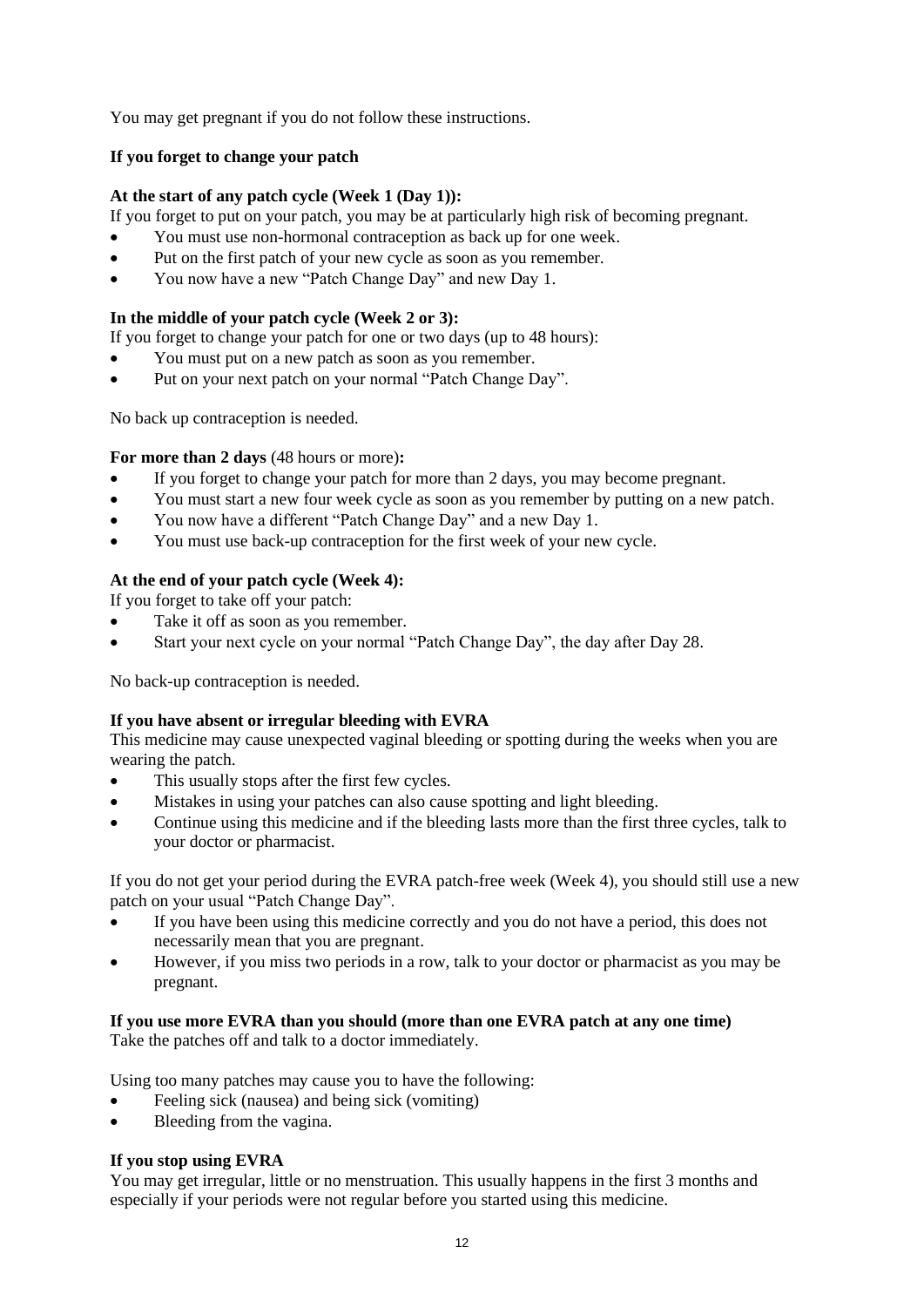If you have any further questions on the use of this medicine, ask your doctor, pharmacist or nurse.

#### **4. Possible side effects**

Like all medicines, this medicine can cause side effects, although not everybody gets them. If you get any side effect, particularly if severe and persistent, or have any change to your health that you think may be due to EVRA, please talk to your doctor.

An increased risk of blood clots in your veins [venous thromboembolism (VTE)] or blood clots in your arteries [arterial thromboembolism (ATE)] is present for all women taking combined hormonal contraceptives. For more detailed information on the different risks from taking combined hormonal contraceptives please see section 2 "What you need to know before you use EVRA".

#### **Very common side effects (may affect more than 1 in 10 women):**

- Headache
- Nausea
- Breast tenderness.

#### **Common side effects (may affect up to 1 in 10 women):**

- Vaginal yeast infection, sometimes called thrush
- Mood problems such as depression, change in mood or mood swings, anxiety, crying
- Dizziness
- Migraine
- Stomach ache or bloating
- Vomiting or diarrhoea
- Acne, skin rash, skin itching or skin irritation
- Muscle spasms
- Breast problems such as pain, enlargement or lumps in the breast
- Changes in menstrual bleeding pattern, uterine cramps, painful periods, vaginal discharge
- Problems where the patch has been on the skin such as redness, irritation, itching or rash
- Feeling tired or generally unwell
- Weight gain.

#### **Uncommon side effects (may affect up to 1 in 100 women):**

- Allergic reaction, hives
- Swelling due to water retention in the body
- High levels of fats in the blood (such as cholesterol or triglycerides)
- Problems sleeping (insomnia)
- Less interest in sex
- Eczema, redness of the skin
- Abnormal breast milk production
- Premenstrual syndrome
- Vaginal dryness
- Other problems where the patch has been on the skin
- Swelling
- High blood pressure or rise in blood pressure
- Increased appetite
- Hair loss
- Sensitivity to sunlight.

#### **Rare side effects (may affect up to 1 in 1,000 women):**

- Harmful blood clots in a vein or artery for example:
	- in a leg or foot (i.e.  $DVT$ )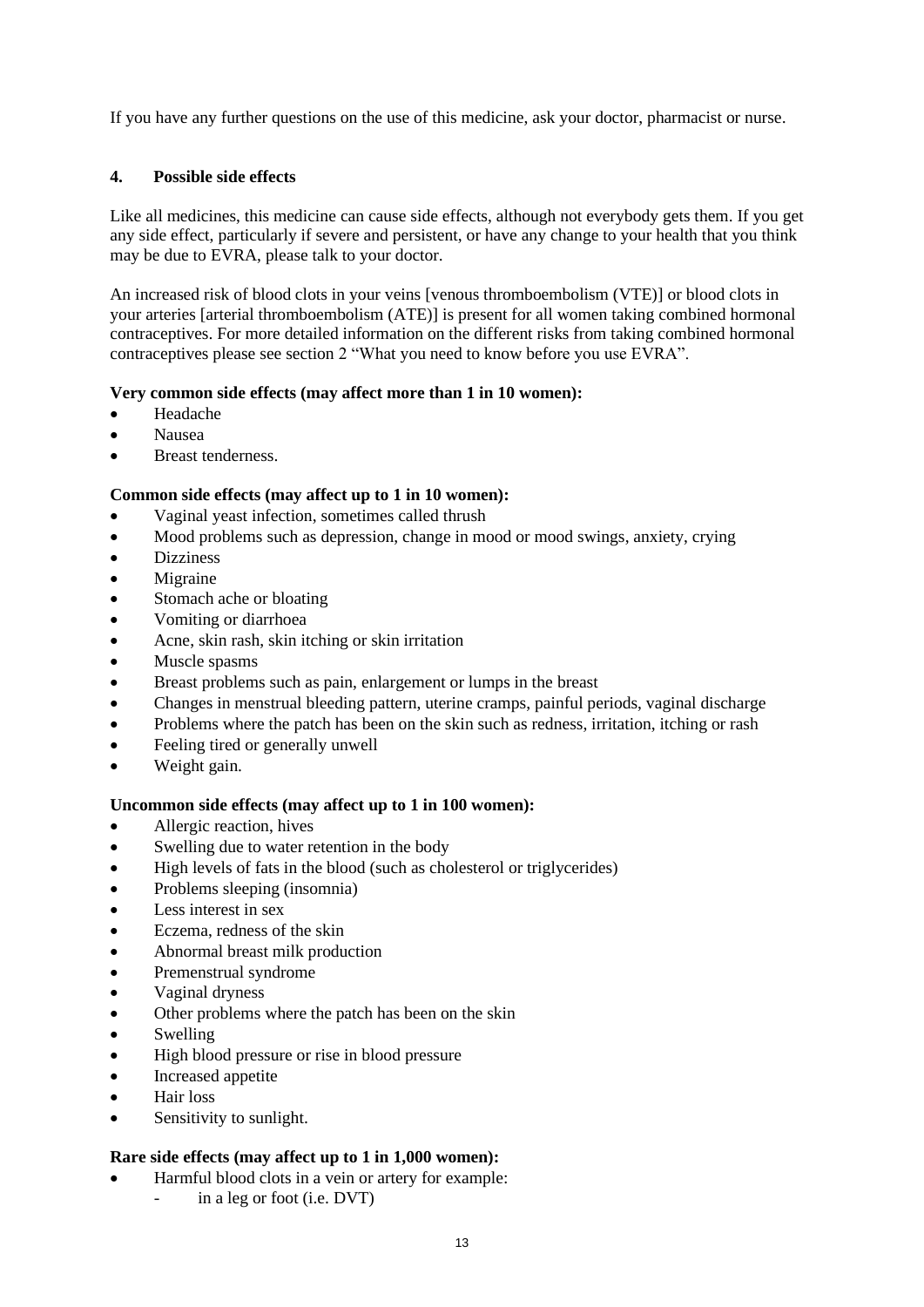- in a lung (i.e. PE)
- heart attack
- stroke
- mini-stroke or temporary stroke-like symptoms, known as a transient ischaemic attack (TIA)
- blood clots in the liver, stomach/intestine, kidneys or eye.

The chance of having a blood clot may be higher if you have any other conditions that increase this risk (See section 2 for more information on the conditions that increase risk for blood clots and the symptoms of a blood clot).

- Breast, cervical or liver cancer
- Problems where the patch has been on the skin such as skin rash with blisters or ulcers
- Non-cancerous (benign) tumours in your breast or liver
- Fibroids in the womb (uterus)
- Anger or feeling frustrated
- Increased interest in sex
- Abnormal taste
- Problems when wearing contact lenses
- Sudden sharp increase in blood pressure (hypertensive crisis)
- Inflammation of the gall bladder or colon
- Abnormal cells in your cervix
- Brown spots or patches on the face
- Gallstones or blockage of the bile duct
- Yellowing of the skin and whites of the eyes
- Abnormal blood sugar or insulin levels
- A severe allergic reaction that may include swelling of the face, lips, mouth, tongue or throat which may cause difficulty in swallowing or breathing
- Skin rash with tender red nodules on the shins and legs
- Itchy skin
- Scaly, flaky, itchy and red skin
- Suppressed lactation
- Vaginal discharge
- Fluid retention in legs
- Fluid retention
- Swelling in the arms, hands, legs or feet.

### **If you have an upset stomach**

- The amount of hormones you get from EVRA should not be affected by being sick (vomiting) or diarrhoea.
- You do not need to use extra contraception if you have an upset stomach.

You may have spotting or light bleeding or breast tenderness or may feel sick during the first 3 cycles. The problem will usually go away but if it doesn't, check with your doctor or pharmacist.

### **Reporting of side effects**

If you get any side effects, talk to your doctor, pharmacist or nurse. This includes any possible side effects not listed in this leaflet. You can also report side effects directly via the Yellow Card Scheme at[: www.mhra.gov.uk/yellowcard](http://www.mhra.gov.uk/yellowcard) or search for MHRA Yellow Card in the Google Play or Apple App Store.

### **5. How to store EVRA**

Keep this medicine out of the sight and reach of children.